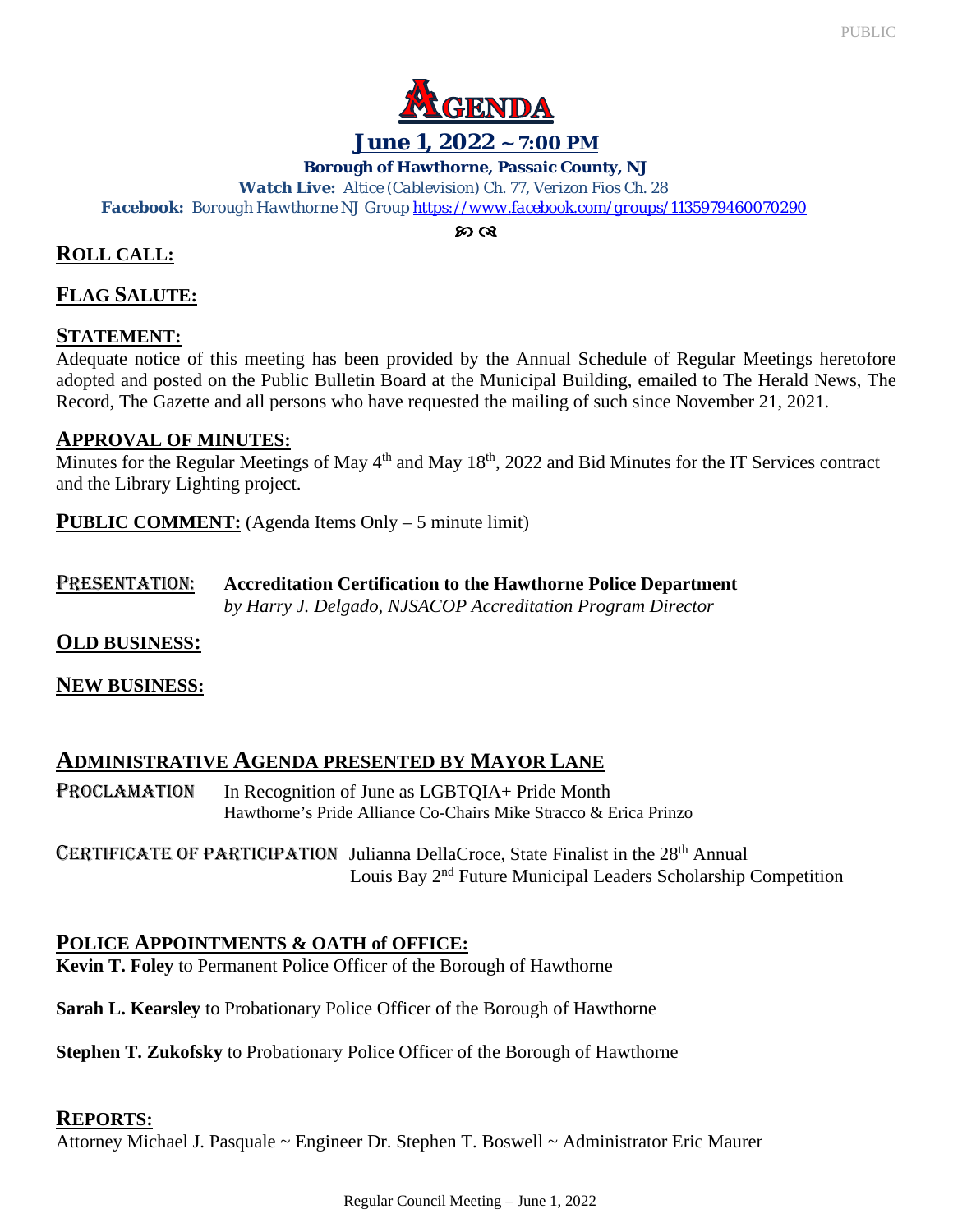#### **INTRODUCTION OF ORDINANCE 2295-22:**

**AN ORDINANCE TO AMEND 2294-22, FIXING THE 2022 SALARIES, WAGES AND COMPENSATION OF THE EMPLOYEES OF THE BOROUGH OF HAWTHORNE, COUNTY OF PASSAIC AND STATE OF NEW JERSEY.**

# **RESOLUTIONS: CONSENT AGENDA: R 91-22 through R 94-22:**<br>**R 91-22** Chapter 159. Budget Insertion of Drunk Driving Enforcement

- **R 91-22** Chapter 159, Budget Insertion of Drunk Driving Enforcement Fund Grant
- **R 92-22** Engineering Services for Roller Hockey Rink Improvements
- **R 93-22** Reject Bids for Library Lighting Improvements
- **R 94-22** Approve Change Order 1 & 2 for Emergency Pool Repairs

### **REPORTS OF SPECIAL COUNCIL COMMITTEES**

# **BILLS**

# **PUBLIC COMMENT**

### **ADJOURNMENT**

# **THE NEXT COUNCIL MEETING IS WEDNESDAY, JUNE 15, 2022 AT 7 PM**